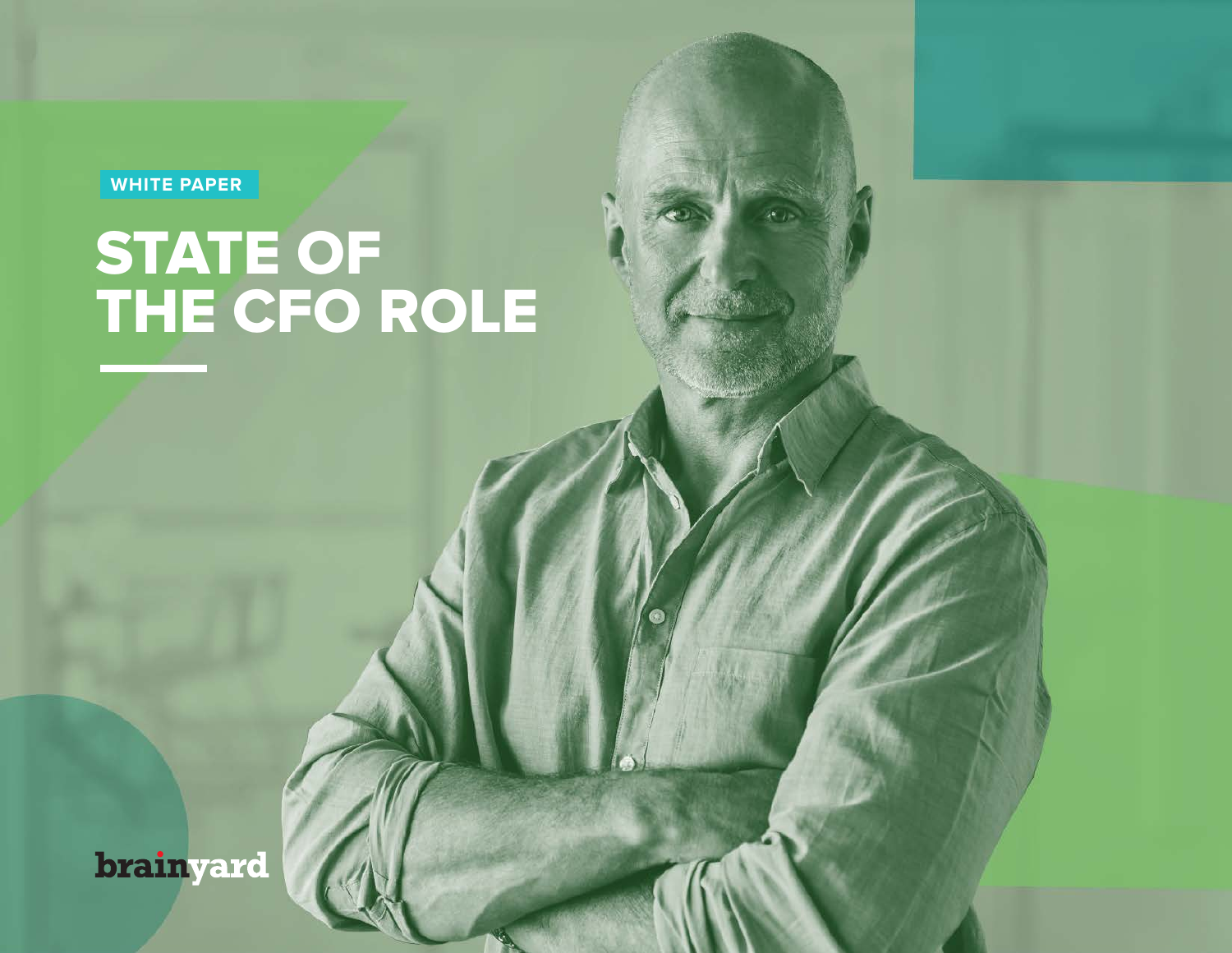# **EXECUTIVE SUMMARY**

brainyard

166 Chief Financial Officers across 23 different industries participated in Brainyard's inaugural CFO survey. The goal of these surveys is to understand CFO perceptions regarding future technology, challenges, concerns, performance tracking and priorities.

Accounting and finance functions are constantly changing—from new regulations to tax reform to advancements in technology. Because of this change, CFOs are forced to take on broader responsibilities beyond traditional number crunching. Although the expanded role of the modern CFO is not a new concept in 2019, it's clear that it's still something that CFOs are struggling to keep up with. 38% of CFOs say that managing too many responsibilities is their biggest challenge. CFOs also mentioned concerns of maintaining cash flow, a familiar problem in finance. Meanwhile new challenges in cybersecurity are emerging.

On the technology front, analysts and major publications are all about the buzz of Artificial Intelligence, Internet of Things, Blockchain, Cryptocurrency, etc., but CFOs are not yet jumping at the opportunity to implement these futuristic technologies. In fact, 47% of CFOs haven't implemented these technologies today, nor do they plan on implementing them in the next three years. Instead, CFOs remain laser focused on laying a solid foundation of financial processes and systems. Better reporting, increased data visibility and implementing new financial software are among the top priorities for CFOs in the next two years.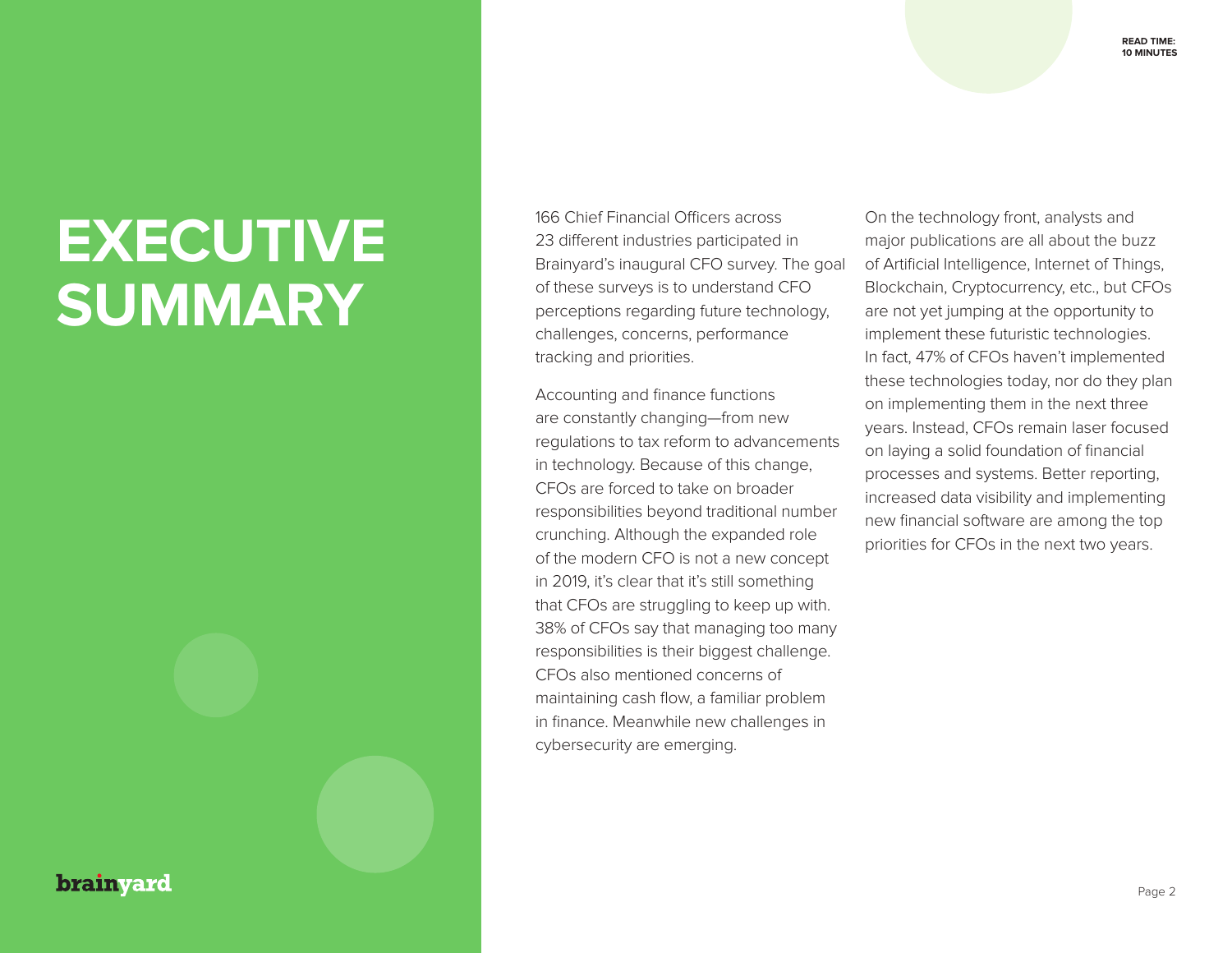# **WHAT KEEPS** Responsibilities Average Number of Chief Financial Officers are no longer Average Number of Chief Financial Officers are no longer Responsibilities: 12 **CFOs UP AT NIGHT?**

## brainvard

#### **Responsibilities**

Chief Financial Officers are no longer the heads-down number crunchers they once were. Yes, running the numbers is still a critical function, but today's CFOs go way beyond that, perhaps even stretching their resources too thin. In fact, 38% of executives cited juggling too many responsibilities as their top challenge this year. Indeed, 54% of CFOs admitted to having between 11 to 15 major responsibilities day-to-day. CFOs are increasingly accountable for the strategic

direction of the company (82%), on top of more traditional financial responsibilities like budgeting (88%) and auditing and reporting (84%). Meanwhile, they are required to stay on top of advancements in data analytics and associated technology to properly manage forecasting and predictive insights (88%).

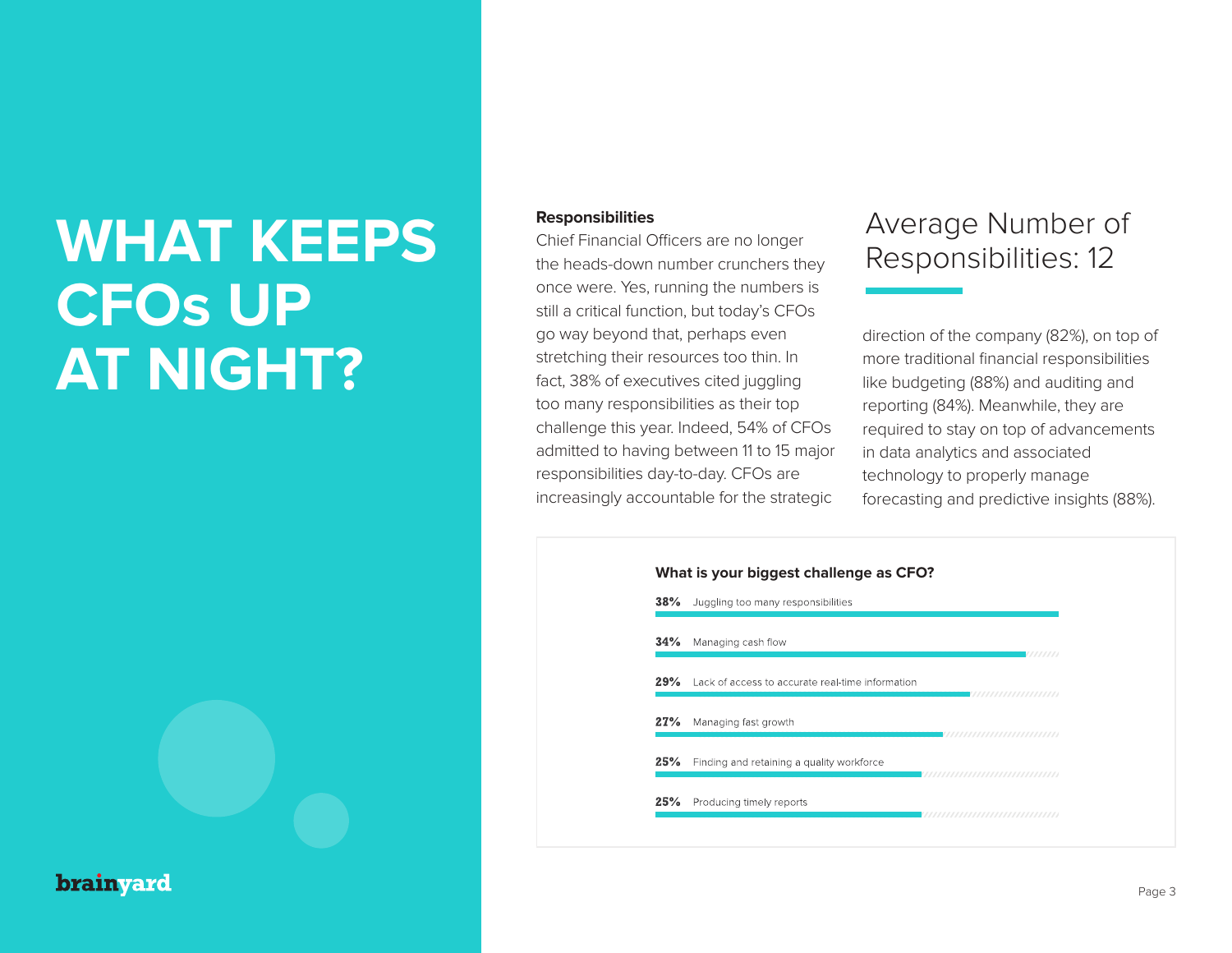

### **Cash Flow**

Following closely behind the burden of multiple responsibilities, CFOs are challenged with the age-old problem of maintaining steady cash flow. 34% of CFOs mentioned this is a top challenge in 2019. Fortunately, executives have some best practice techniques to share on the

subject. 59% identified introducing new revenue streams as a strategy to improve cash flow, while 51% cited the importance of adhering to budget discipline and 38% suggest automated invoicing. Only 11% mentioned considering employee layoffs or pay cuts.

#### **What techniques would you recommend to improve cash flow?**

59% Introduce new revenue streams 51% Create and adhere to a budget 38% Automated invoicing 21% Appoint a dedicated collections team 20% Negotiate trade credits with vendors 20% Expand payment options 13% Take out a line of credit 12% Impose payment penalties 11% Consider employee layoffs or pay cuts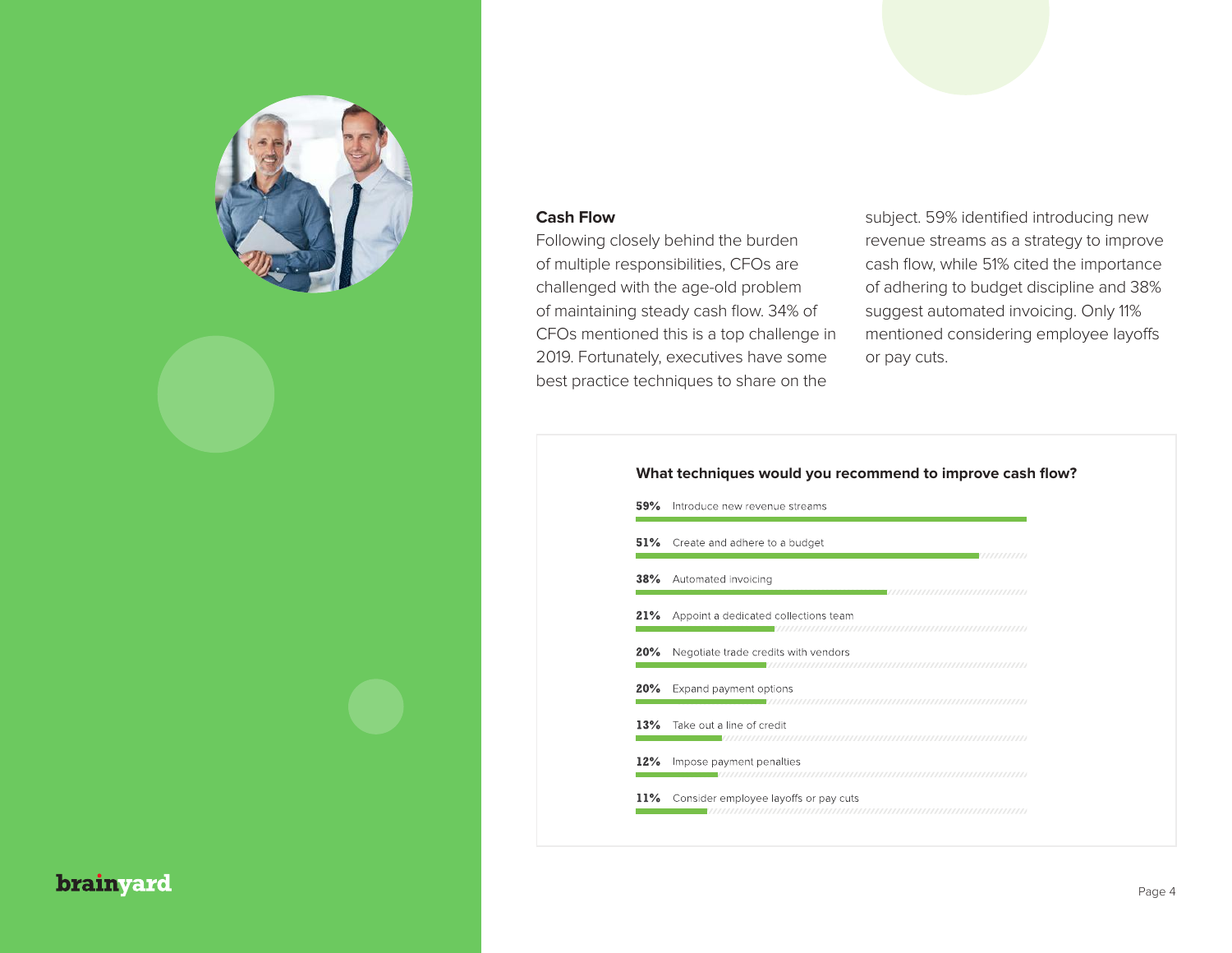

#### **Cybersecurity**

With notable cyber breaches happening almost daily, Chief Financial Officers are forced to be security savvy. 71% of CFOs ranked data security as their top concern, and 33% of CFOs have experienced a cyberattack. Luckily, of these CFOs, 64% only experienced one or two attacks, however a large portion (23%) have experienced more than six security incidents. 61% of those attacked believe each instance cost less than \$10,000.

On the other hand, 14% said the attacks cost the business between \$10,000 and \$50,000. In response to the rise in security threats, companies are gearing up. 47% either already have a full-time resource dedicated to cybersecurity on staff or plan to hire one soon. And this appears to be working, as 59% of those companies who've hired a full-time resource have yet to experience an attack.

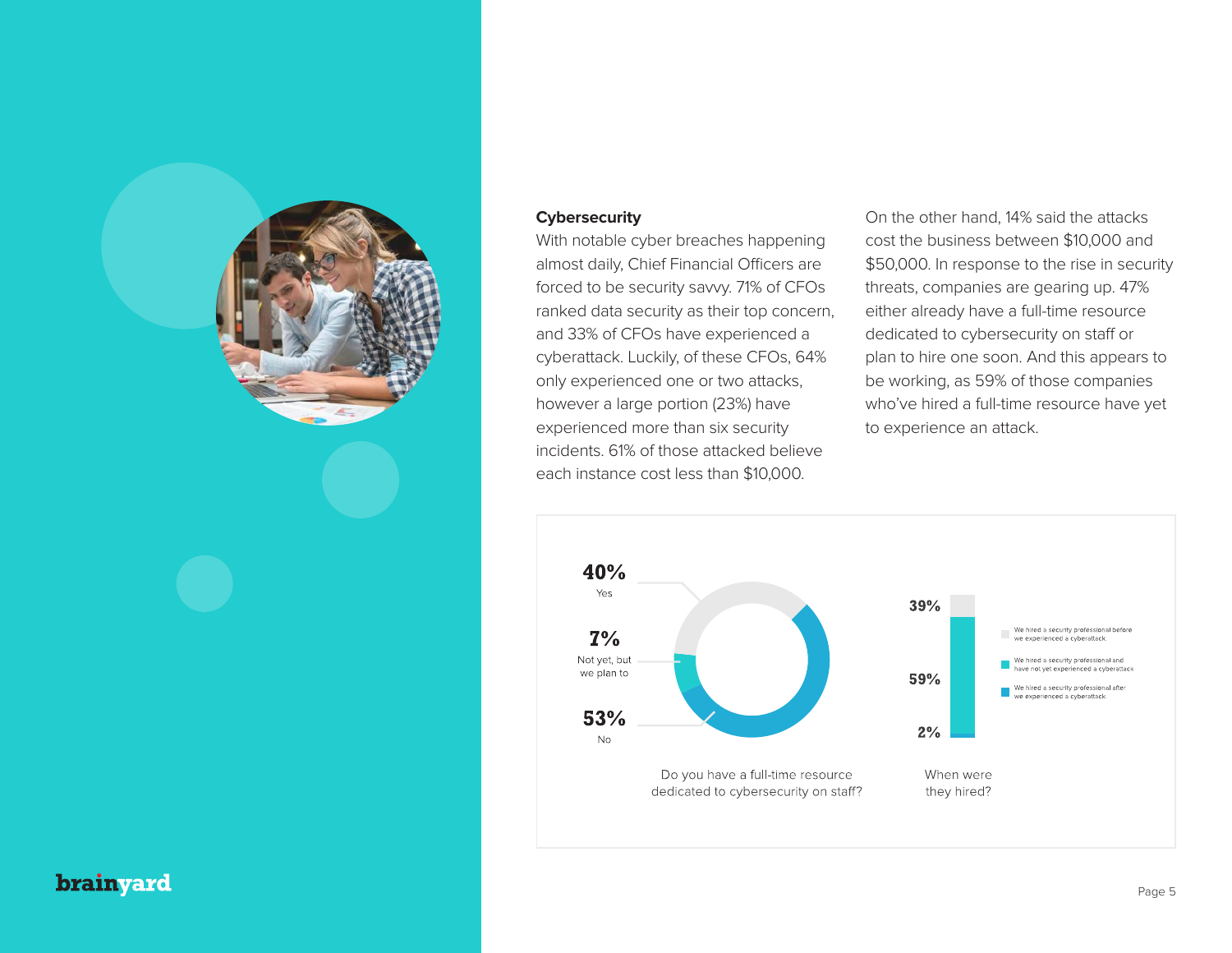## **CFOs NOT BUYING INTO THE NEXT GEN TECHNOLOGY HYPE JUST YET**

### brainvard

#### **Advanced Technologies**

Despite the buzz surrounding Internet of Things (IoT), blockchain, cryptocurrency, Artificial Intelligence (AI) and machine learning, CFOs aren't quite sold. The majority of CFOs (47%) are not using now, nor do they plan to use any of these advanced technologies in the next three years.

#### **Internet of Things (IoT)**

28% of CFOs are leveraging Internet of Things technology today or plan to leverage it in the next three years. The manufacturing and distribution industries leverage this technology most—50% of

CFOs who indicated IoT use represented those industries.

#### **Blockchain**

CFOs believe blockchain won't change the finance department much in the next five years. 48% rated it as the lowest or second lowest driver of change, and only 10% indicated using it today or having plans to use it in the future. In fact, 56% said blockchain will not change the finance department at all. But there is a portion of CFOs that are more optimistic about this technology: 39% believe blockchain will change finance for the better.



Page 6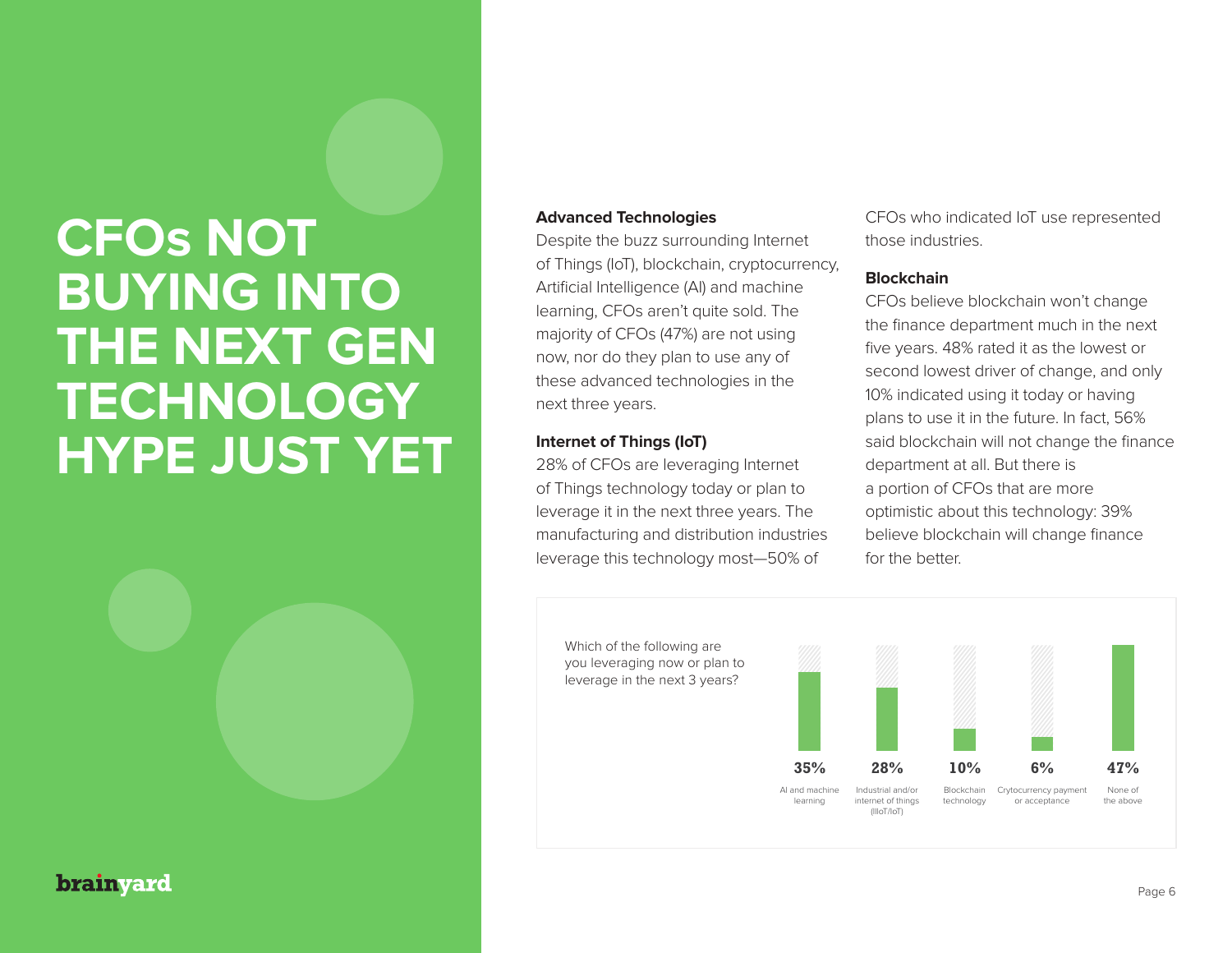

### **Cryptocurrency**

CFOs are the most skeptical of cryptocurrency. Only 6% noted that they are currently or will in the future accept and/or make payments in cryptocurrency.

### **Artificial Intelligence (AI) and Machine Learning**

Of these advanced technologies, CFOs are most bullish on AI and machine

learning. 35% of Chief Financial Officers are either using this technology today or plan to in the next three years. 74% of CFOs believe AI and machine learning will improve the finance department, while only 2% think it will be a detriment.

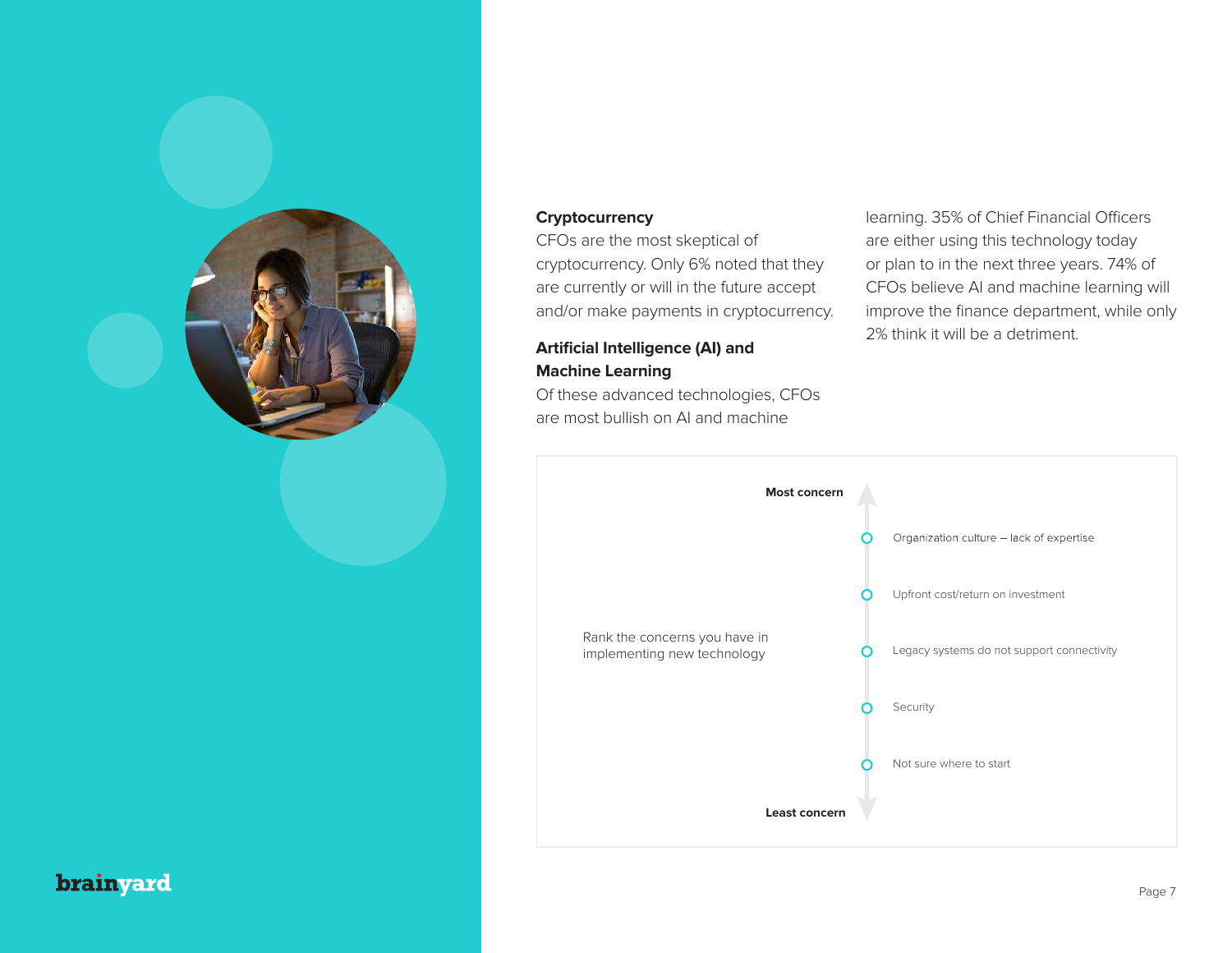# **BACK TO THE BASICS**

#### **Technology Priorities**

Instead of jumping at the opportunity to implement advanced technology, CFOs are still primarily focused on laying a solid foundation of processes and business systems.

Today's typical finance department is far from fully automated. CFOs use spreadsheets for an average of 2.24 hours per day, accounting for the largest percentage of the average CFO's day. Many chiefs realize the need to improve

these processes and are working on implementing better systems, or optimizing the ones they have. In fact, better and faster reporting (55%), increased data visibility (41%) and implementing new financial software (39%) are all top priorities for CFOs in the next two years. On top of that, 52% of CFOs ranked accounting/ finance software as the first or second highest driver of change in the next five years. Luckily, 91% said that this software would change the accounting department for the better.

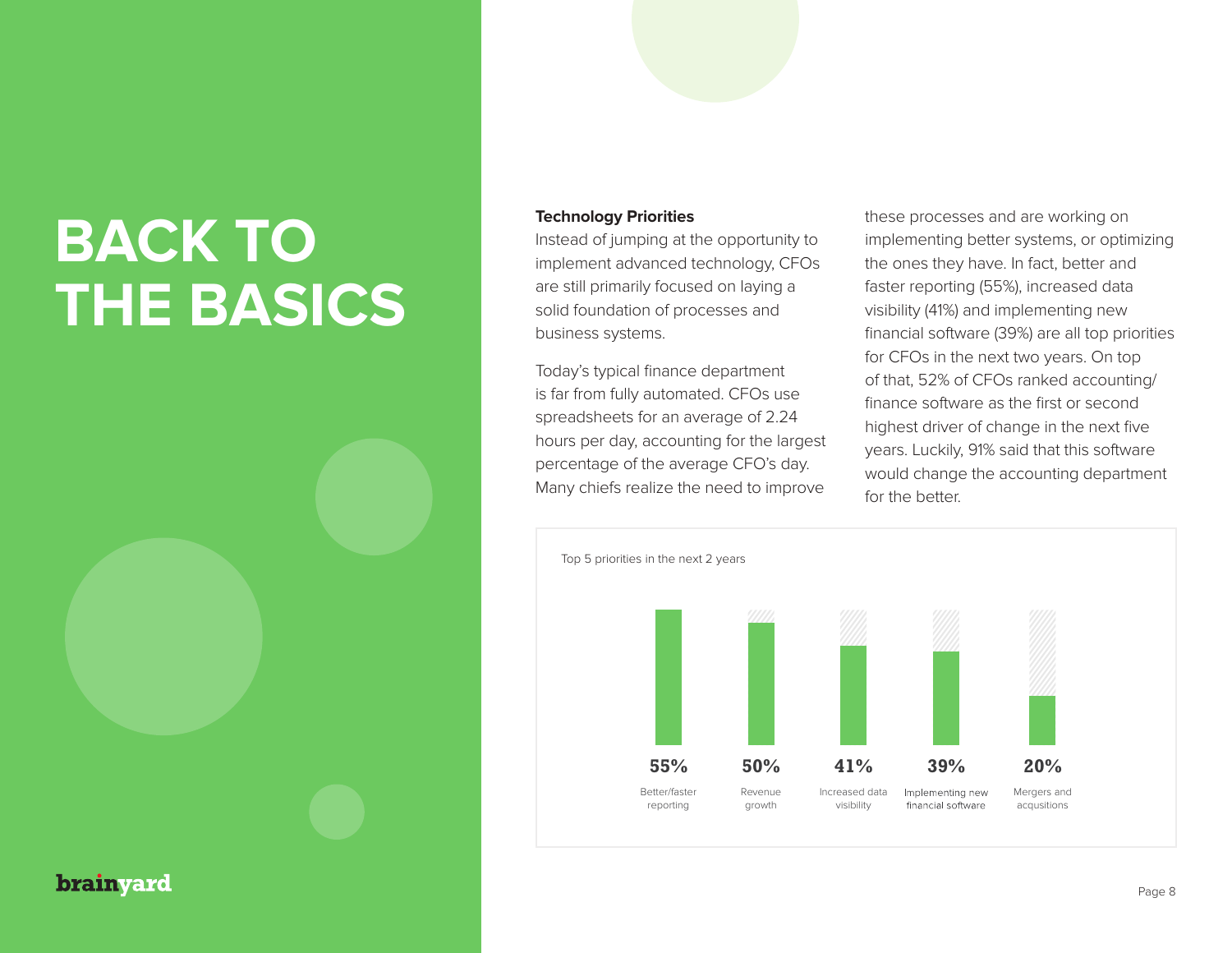

#### **Causes of Change**

Aside from improved business systems, revenue growth and acquisitions, regulatory compliance is also a top priority for CFOs today. With new accounting rules like ASC 606 Revenue Recognition, ASC 842/IFRS 16 Lease Accounting and sales tax changes all emerging in the

last few years, CFOs must constantly be in the know on these new standards. However, chiefs aren't going at this alone. The majority of CFOs look to auditing firms (52%) for support, followed by their controllers (36%) to lead the charge in implementing new standards.

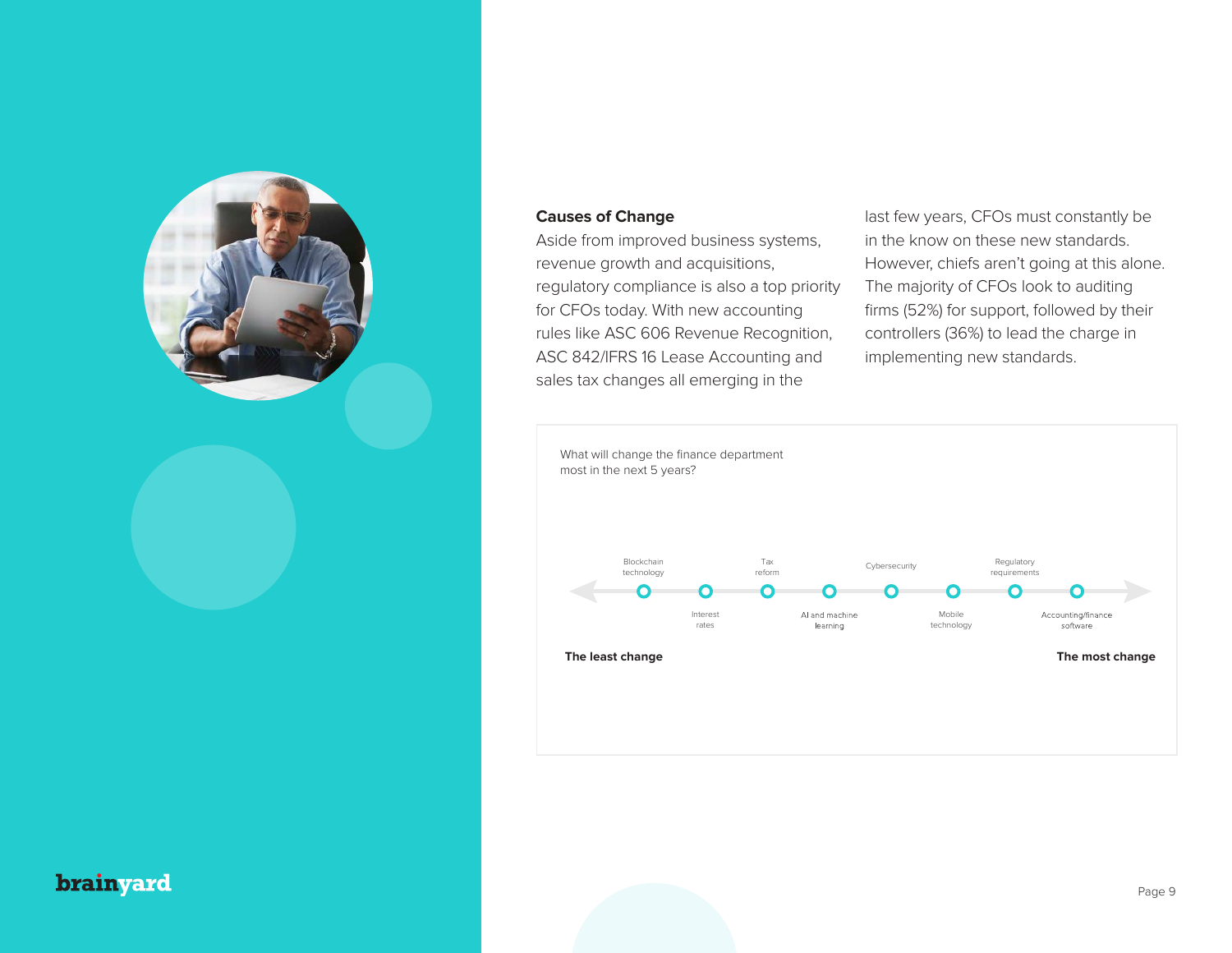

#### **Measuring Success**

Revenue, income or sales growth metrics prove to be most important to Chief Financial Officers, as 80% cited this as the most important KPI. Surprisingly customer

satisfaction is a lower priority—only 29% mentioned this as a top metric. Perhaps this is because 66% of chiefs said they already have good or very good customer satisfaction or referenceability metrics.

| KPIs for your business |     | Select the top 3 most important               |
|------------------------|-----|-----------------------------------------------|
|                        | 80% | Revenue, income or sales growth               |
|                        | 67% | Operating or gross margin                     |
|                        | 66% | Operating cash flow                           |
|                        | 29% | Customer satisfaction/referenceable customers |
|                        | 8%  | Stockouts, inventory turnover or other KPIs   |
|                        | 7%  | Days sales outstanding                        |
|                        | 4%  | Order fill rate                               |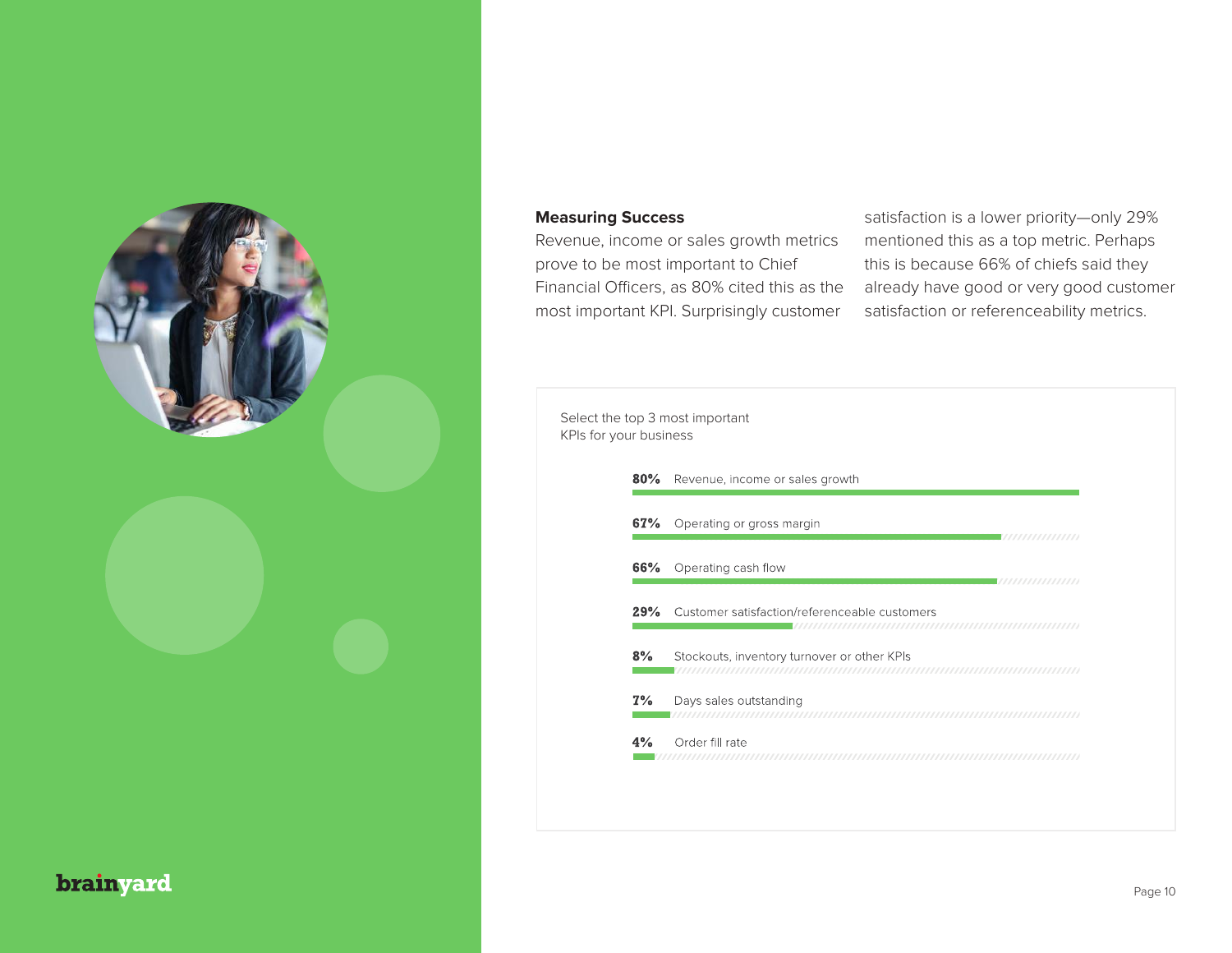

### **Finance KPIs**

CFOs report that metrics around operating cash flow, stock-out, inventory turnover and similar inventory metrics are all challenges. 18% of CFOs admitted that their operating cash flow was poor, or very poor and 23% admitted to having poor or very poor, stock-out, inventory turnover or other inventory metrics.

|                                                         | Poor or very poor | Satisfactory | Good or very good |
|---------------------------------------------------------|-------------------|--------------|-------------------|
| Day sales outstanding                                   | <b>15%</b>        | 31%          | 53%               |
| Operating cash flow                                     | 18%               | 26%          | 56%               |
| Revenue, income or sales growth                         | 9%                | 27%          | 64%               |
| Operating or gross margin                               | 10%               | 31%          | <b>59%</b>        |
| Stockouts, inventory turnover<br>or other inventory KPI | 23%               | 37%          | 41%               |
| Order fill rate                                         | <b>13%</b>        | 35%          | 53%               |
| Customer satisfaction/referenceable customers           | 7%                | 26%          | 66%               |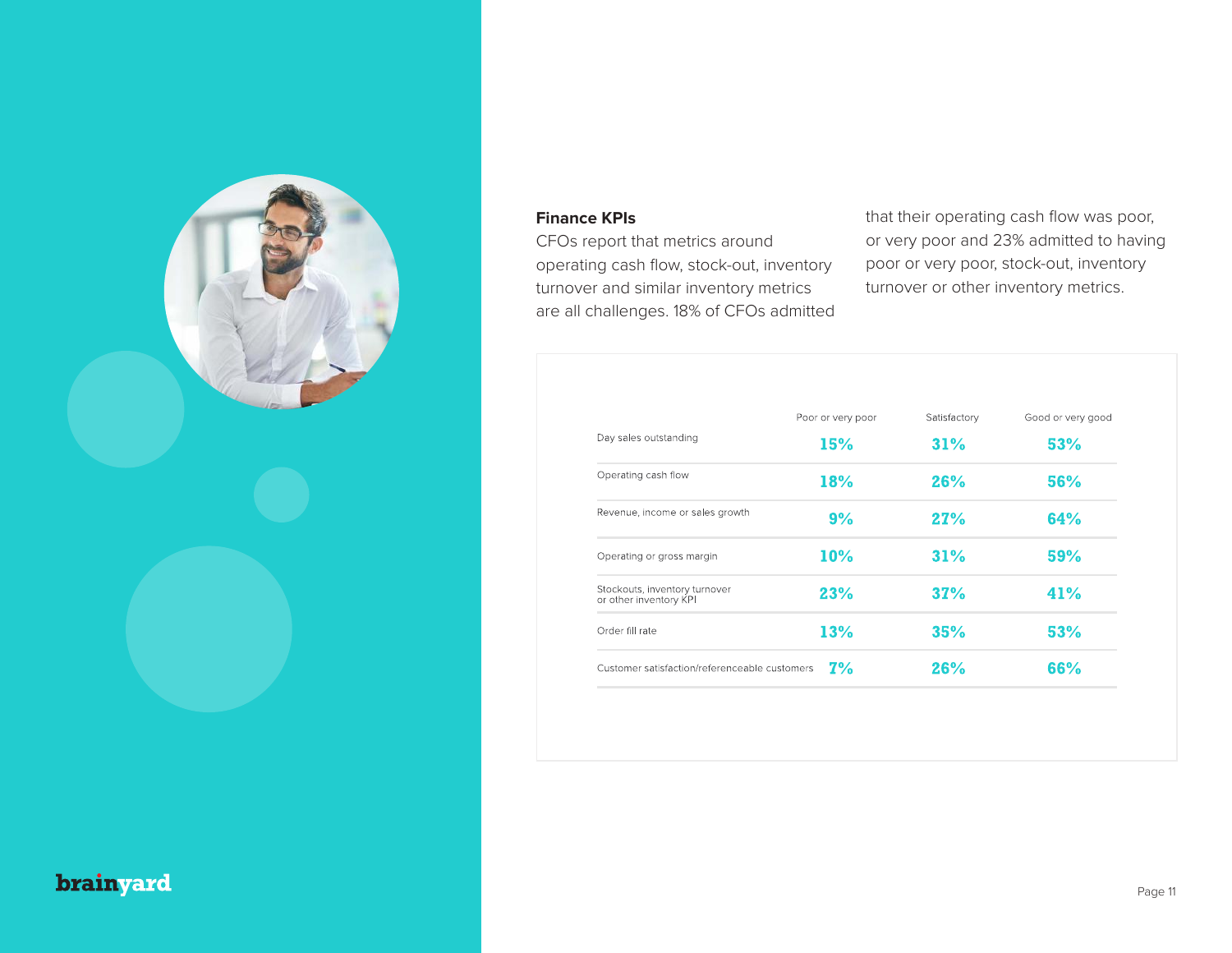# **CONCLUSION**

brainyard

The job of CFO continues to evolve, particularly in smaller companies where CFOs must have a solid understanding beyond just accounting, tax liability and funding. It includes overall business operations and the associated risks and opportunities. That translates into increased responsibility around data analysis and business modeling as well as understanding and managing threats like cyber crime.

The result is an increase in the number of major responsibilities CFOs ascribe to themselves and increasing concern over managing everything that falls within the scope of the job. While concerns for classic matters such as cash flow are still front and center, increasingly so too is providing up to the moment data and analysis on functions across the business.

As a result, CFOs are exploring technologies that will help with business analysis, up to and including AI. They're also looking to automate functions ranging from reporting to invoicing and

collections. This points to successful CFOs being highly tech-literate and focused on adopting technologies beyond just accounting and ERP.

Technical interest does not extend to some of the most talked-about trends, however. Blockchain, cryptocurrencies, IOT and virtual reality are well down the priority list of the small to mid-sized enterprise CFOs in our survey.

In virtually all of their responses, it's easy to see the CFO as manager of risk. It came through in concerns for cybersecurity, and did again with key talent recruitment and retention, and ranks up there with cash flow management, sales growth and operational efficiency.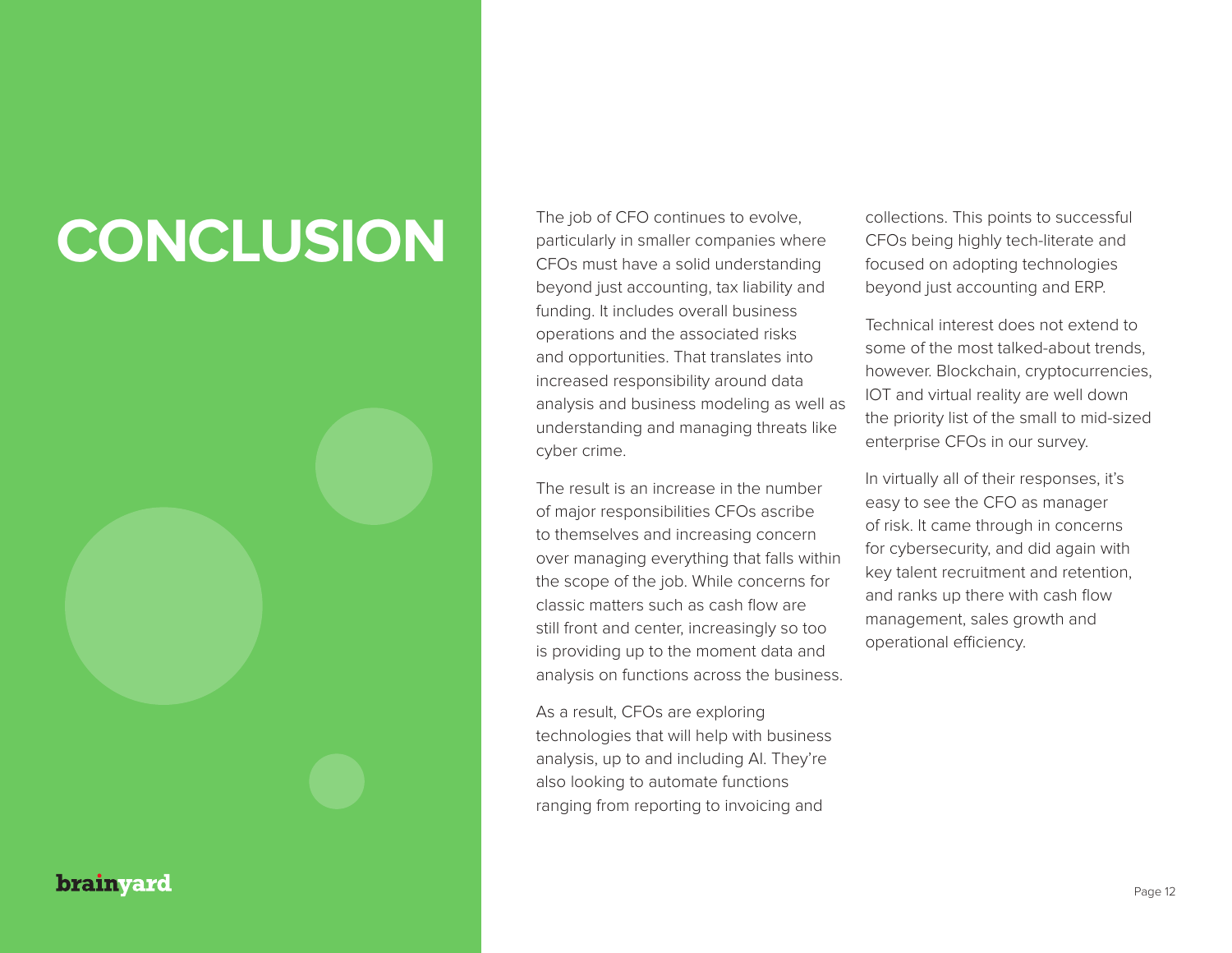# APPENDIX **Demographics**

### **Demographics**

| 12%   | Software/internet                                                                                            |
|-------|--------------------------------------------------------------------------------------------------------------|
| 11%   | Manufacturing<br>7777                                                                                        |
| 11%   | Professional services<br>////                                                                                |
| 9%    | Wholesale distribution<br>,,,,,,,,,,,,,,,,,,,,,,,,                                                           |
| 8%    | Health care                                                                                                  |
| 7%    | ,,,,,,,,,,,,,,,,,,,,,,,<br>Education                                                                         |
| 6%    | ,,,,,,,,,,,,,,,,,,,,,,,,,,,<br><b>IT</b> services                                                            |
| 6%    | Food and beverage manufacturing/distribution                                                                 |
| 5%    | ,,,,,,,,,,,,,,,,,,,,<br><b>Financial services</b>                                                            |
| 5%    | Construction                                                                                                 |
| 2%    | Retail                                                                                                       |
| 2%    | Consulting services                                                                                          |
| 2%    | Real estate and rental and leasing<br>,,,,,,,,,,,,,,,,,,,,,,,,,,,,,,,,,,,,,,                                 |
| 2%    | Transportation and logistics<br>,,,,,,,,,,,,,,,,,,,,,,,,,,,,,,,,,,,,,,<br>,,,,,,,,,,,,,,,,,,,,,,,,,,,,,,,,,, |
| 2%    | Media and publishing                                                                                         |
| 2%    | Hospitality                                                                                                  |
| $1\%$ | Agriculture, forestry, fishing and hunting                                                                   |
| $1\%$ | Advertising and digital marketing                                                                            |
| $1\%$ | Energy                                                                                                       |
| $1\%$ | Health and beauty                                                                                            |
| 1%    | Mining, quarrying and oil and gas extraction                                                                 |
| $1\%$ | Restaurants                                                                                                  |
| $1\%$ | Apparel, footwear and accessories                                                                            |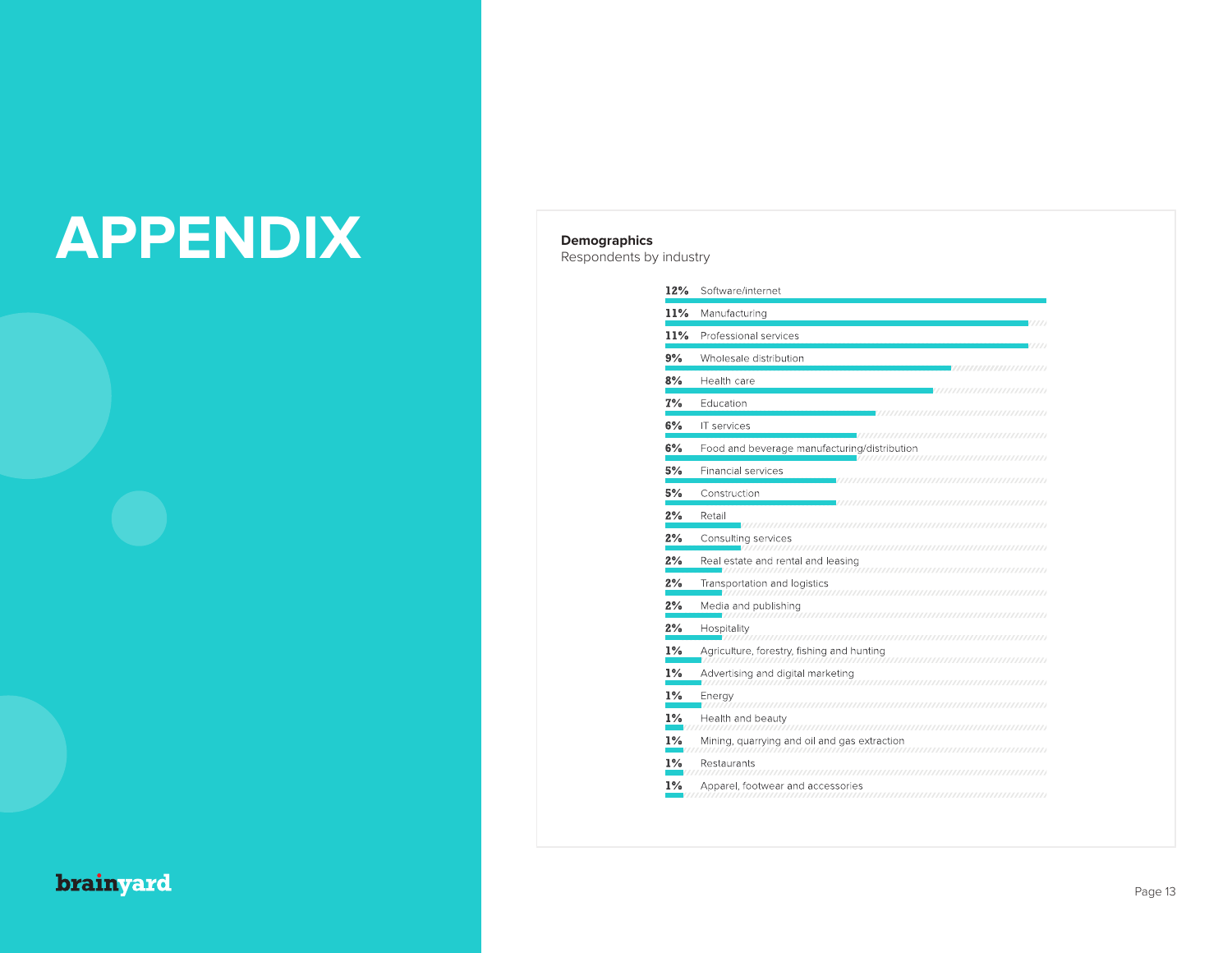



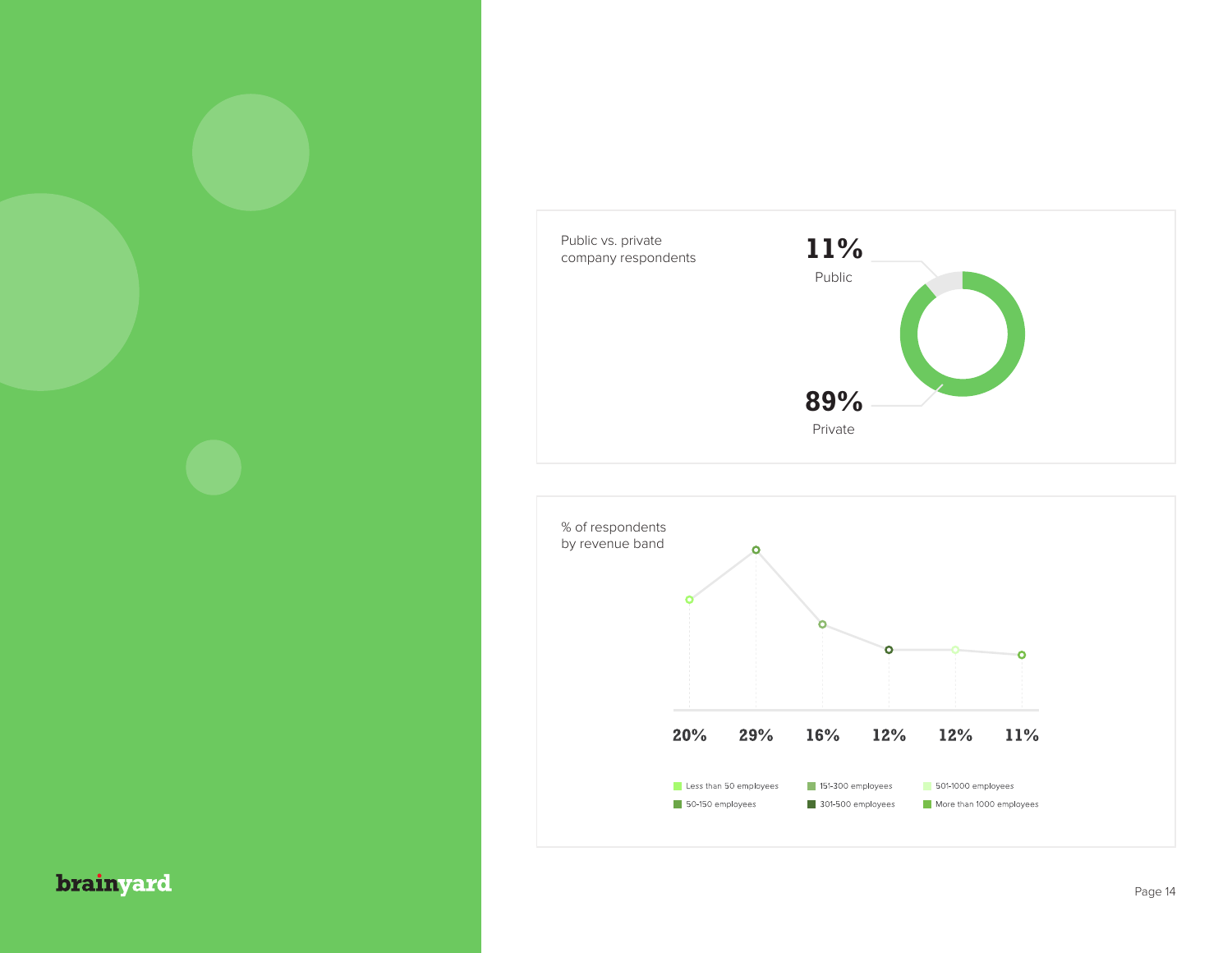

Respondents by years of experience

| 27% | 6-10 years<br>,,,,,,,,,,,,,,,,,,,,,,,,,,,,,,       |
|-----|----------------------------------------------------|
| 20% | 11-20 years<br>,,,,,,,,,,,,,,,,,,,,,,,,,,,,,,,,,,, |
| 12% | More than 20 years                                 |

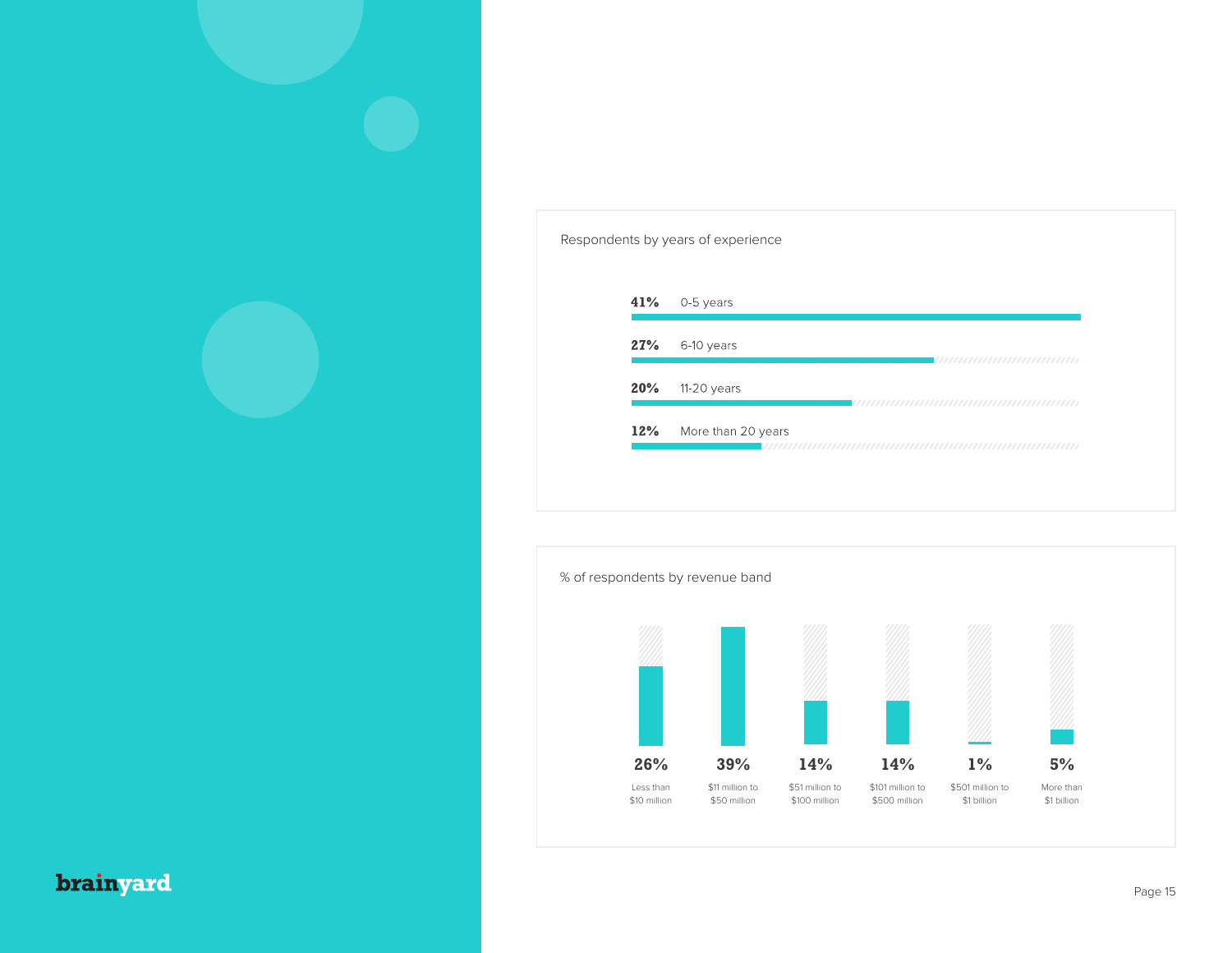#### **CFO Responsibilities**

What are your current responsibilities as CFO?

| 88% | Forecasting/predictive insights                                    |
|-----|--------------------------------------------------------------------|
| 88% | Company budgeting                                                  |
| 84% | Auditing and reporting                                             |
| 82% | Strategic planning<br>777777                                       |
| 77% | Working capital management                                         |
| 76% | Governance and compliance<br>//////////                            |
| 73% | Risk management<br>7777777777777                                   |
| 71% | Data analysis<br>//////////////                                    |
| 70% | Capital expenditure<br>////////////////                            |
| 65% | Payroll<br>77777777777777777777777                                 |
| 63% | Audit support<br>,,,,,,,,,,,,,,,,,,,,,                             |
| 62% | Software selection/other IT management<br>,,,,,,,,,,,,,,,,,,,,,,,, |
| 60% | Tax planning<br>,,,,,,,,,,,,,,,,,,,,,,,,,                          |
| 54% | Capital structure<br>7777777777777777777777777777777               |
| 49% | ERP administrator                                                  |
| 44% | ,,,,,,,,,,,,,,,,,,,,,,,,,,,,,,,,,<br>Investor communication        |
| 38% | Product/service pricing                                            |
| 32% | R&D investment                                                     |
|     |                                                                    |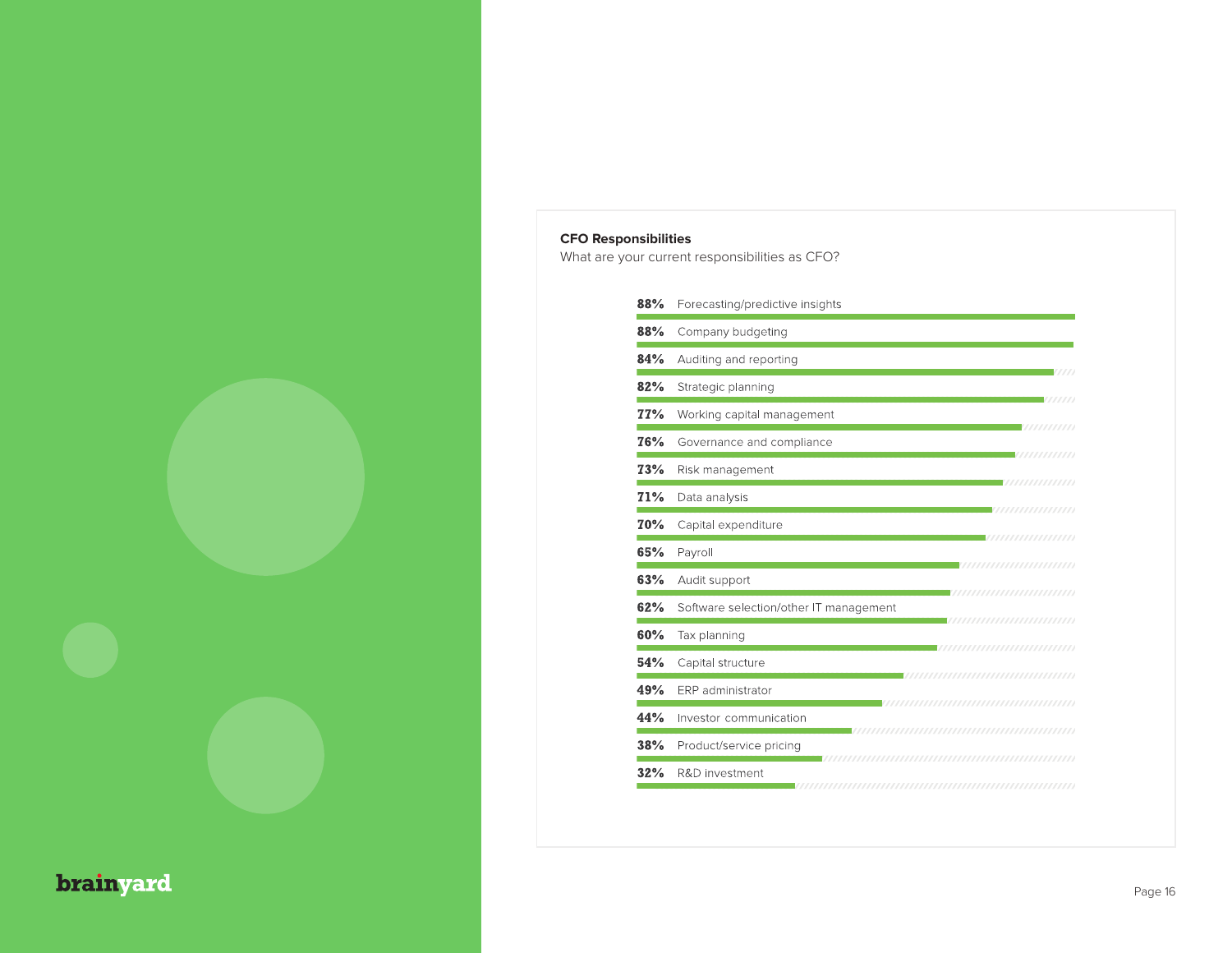| 38% | Juggling too many responsibilites                                              |
|-----|--------------------------------------------------------------------------------|
| 34% | Managing cash flow                                                             |
| 29% | ////////<br>Lack of access to accurate real-time information<br>////////////// |
| 27% | Managing fast growth                                                           |
| 25% | ////////////////////////////<br>Finding and retaining a quality workforce      |
| 25% | Producing timely reports                                                       |
| 19% | ////////////////////////<br>Cost control                                       |
| 15% | Getting financing                                                              |
| 14% | Lack of internal IT expertise or decision makers                               |
| 12% | <b>Budgeting</b>                                                               |
| 10% | Dealing with rapid technological changes (Blockchain, Machine Learning, Al)    |
| 9%  | Government regulations                                                         |
| 5%  | Burdensome taxes                                                               |
| 4%  | Managing security issues<br>,,,,,,,,,,,,,,,,,,,,,,,,,                          |

#### **CFO Challenges**

What is your biggest challenge as CFO (select up to 3)?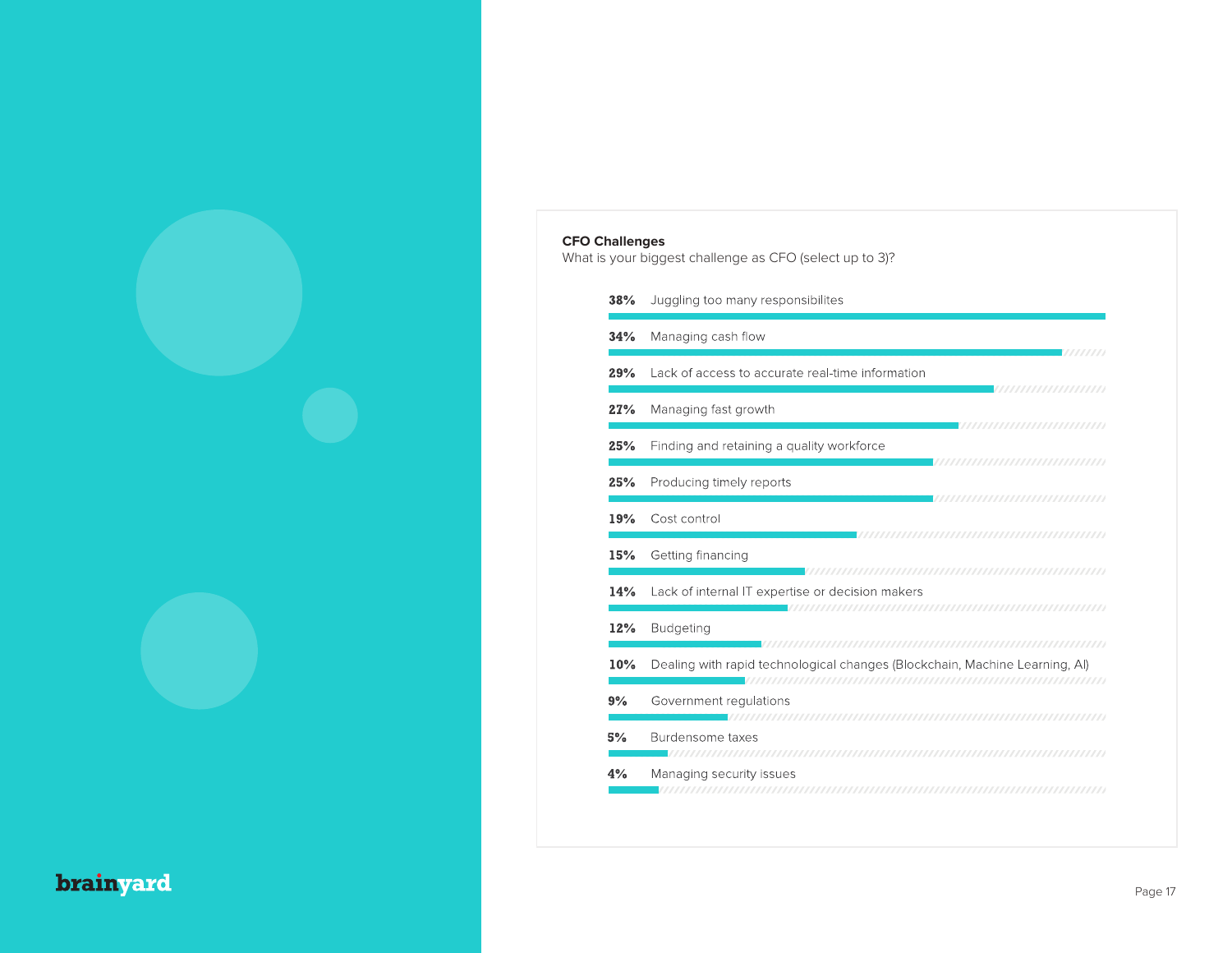

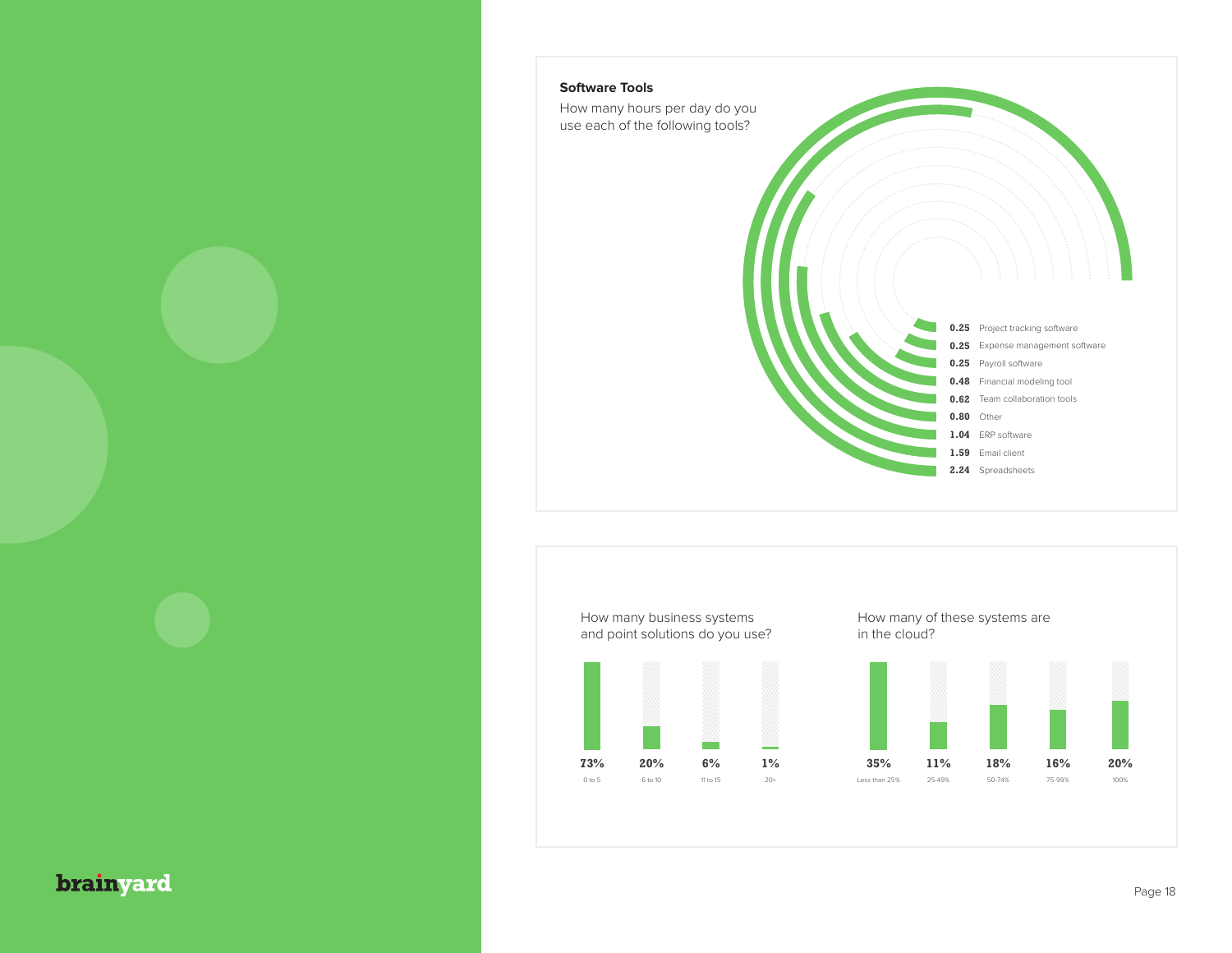|  | I |
|--|---|
|--|---|

### **Cash Flow Techniques**

What techniques would you recommend to improve cash flow?

### **Top Priorities**

What are your finance department's top 3 priorities in the next two years?

| 55% | Better/faster reporting                                               |
|-----|-----------------------------------------------------------------------|
| 50% | Revenue growth                                                        |
| 41% | Increased data visibility                                             |
| 39% | ,,,,,,,,,,,,,,,,,,,<br>Implementing new financial software            |
| 20% | ,,,,,,,,,,,,,,,,,,,,,,<br>Mergers and acquisitions                    |
| 19% | Support international expansion                                       |
| 16% | Al and automation                                                     |
| 10% | Regulatory compliance                                                 |
| 10% | Hiring finance/accounting professionals                               |
| 9%  | Open new facilities                                                   |
| 5%  | Consolidate offices/facilities                                        |
| 5%  | Cybersecurity                                                         |
| 5%  | Blockchain technology                                                 |
| 4%  | ,,,,,,,,,,,,,,,,,,,,,,,,<br>Understanding and adapting to tax reforms |

| 59% | Introduce new revenue streams         |
|-----|---------------------------------------|
| 51% | Create and adhere to a budget         |
| 38% | Automated invoicing                   |
| 21% | Appoint a dedicated collections team  |
| 20% | Negotiate trade credits with vendors  |
| 20% | Expand payment options                |
| 13% | Take out a line of credit             |
| 12% | Impose payment penalties              |
| 11% | Consider employee layoffs or pay cuts |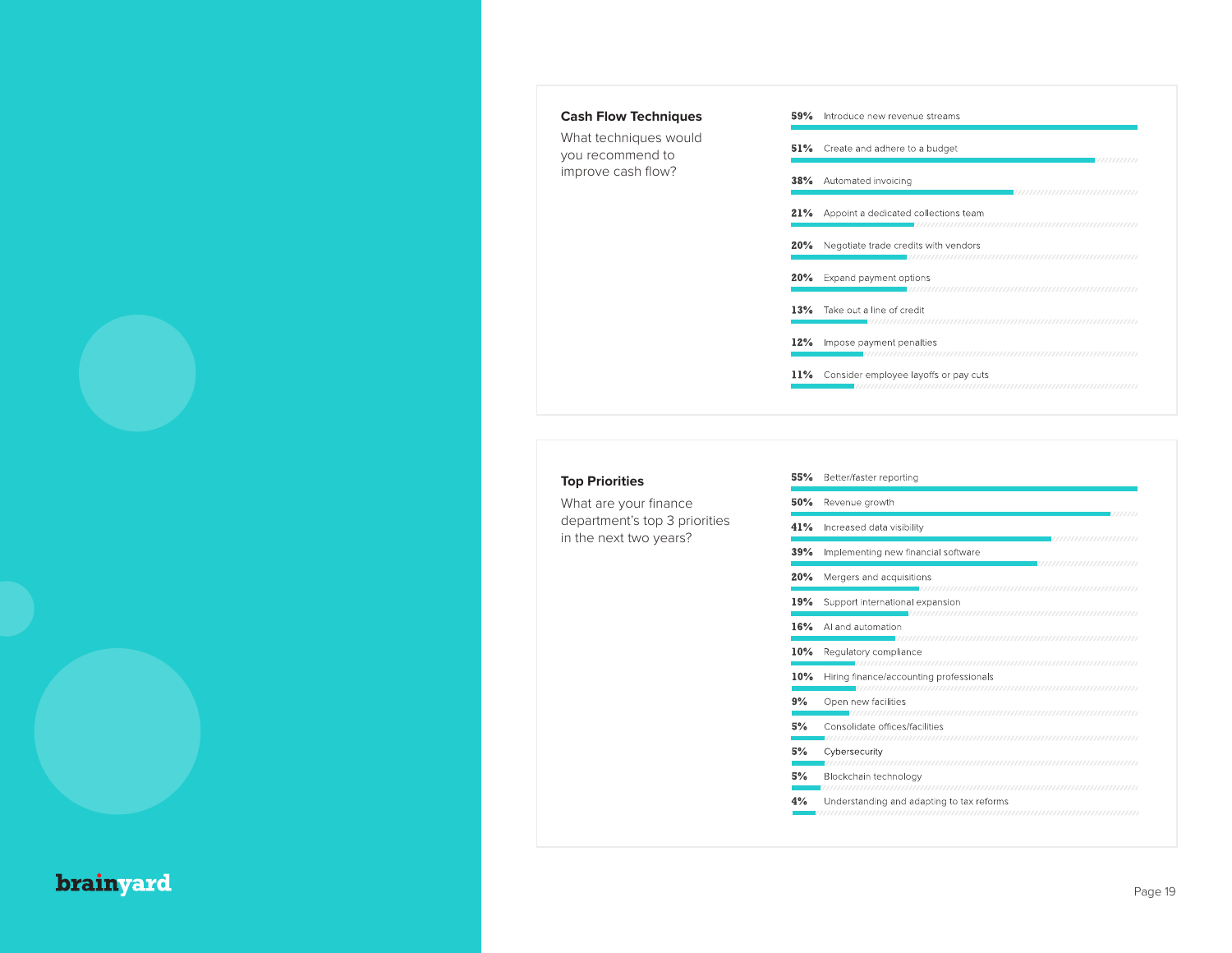| <b>Biggest Changes to the</b>                               |                                                   | % that rated it a<br>1 or 2 (most change) | % that rated it a<br>7 or 8 (least change) |
|-------------------------------------------------------------|---------------------------------------------------|-------------------------------------------|--------------------------------------------|
| <b>Finance Department</b>                                   | Accounting/Finance Software                       | 52%                                       | 13%                                        |
| What will change the finance<br>department most in the next | Regulatory Requirements                           | 29%                                       | 12%                                        |
| 5 years (Rank 1-8)?                                         | Mobile Technology                                 | 33%                                       | 17%                                        |
|                                                             | Cybersecurity                                     | 23%                                       | 14%                                        |
|                                                             | AJ and Machine Learning                           | 27%                                       | 23%                                        |
|                                                             | 12%<br>Tax Reform<br>11%<br><b>Interest Rates</b> | 30%                                       |                                            |
|                                                             |                                                   |                                           | 43%                                        |
|                                                             | Blockchain Technology                             | 12%                                       | <b>48%</b>                                 |
|                                                             |                                                   |                                           |                                            |

How will the following change the finance department?

|                             | For the worst | Will not change | For the better |
|-----------------------------|---------------|-----------------|----------------|
| Regulatory Requirements     | 51%           | 31%             | 18%            |
| Blockchain Technology       | 5%            | <b>56%</b>      | 39%            |
| AI and Machine Learning     | 2%            | 23%             | 74%            |
| Mobile Technology           | $0\%$         | 19%             | 81%            |
| Accounting/Finance Software | $0\%$         | 9%              | 91%            |
| <b>Interest Rates</b>       | 31%           | 60%             | 9%             |
| Tax Reform                  | 37%           | 48%             | 15%            |
| Cybersecurity               | 29%           | 37%             | 34%            |

| <b>Concerns</b>                              |                                               | % that rated it a<br>1 or 2 (most concern) | % that rated it a<br>4 or 5 (least concern) |
|----------------------------------------------|-----------------------------------------------|--------------------------------------------|---------------------------------------------|
| Rank the concerns you have                   | Organization culture<br>Lack of expertise     | 62%                                        | 18%                                         |
| regarding the implementing<br>new technology | Upfront cost<br>Return on investment          | <b>56%</b>                                 | 25%                                         |
|                                              | Legacy systems do not<br>support connectivity | 27%                                        | 46%                                         |
|                                              | Security                                      | 30%                                        | 52%                                         |
|                                              | Not sure where to start                       | 29%                                        | 56%                                         |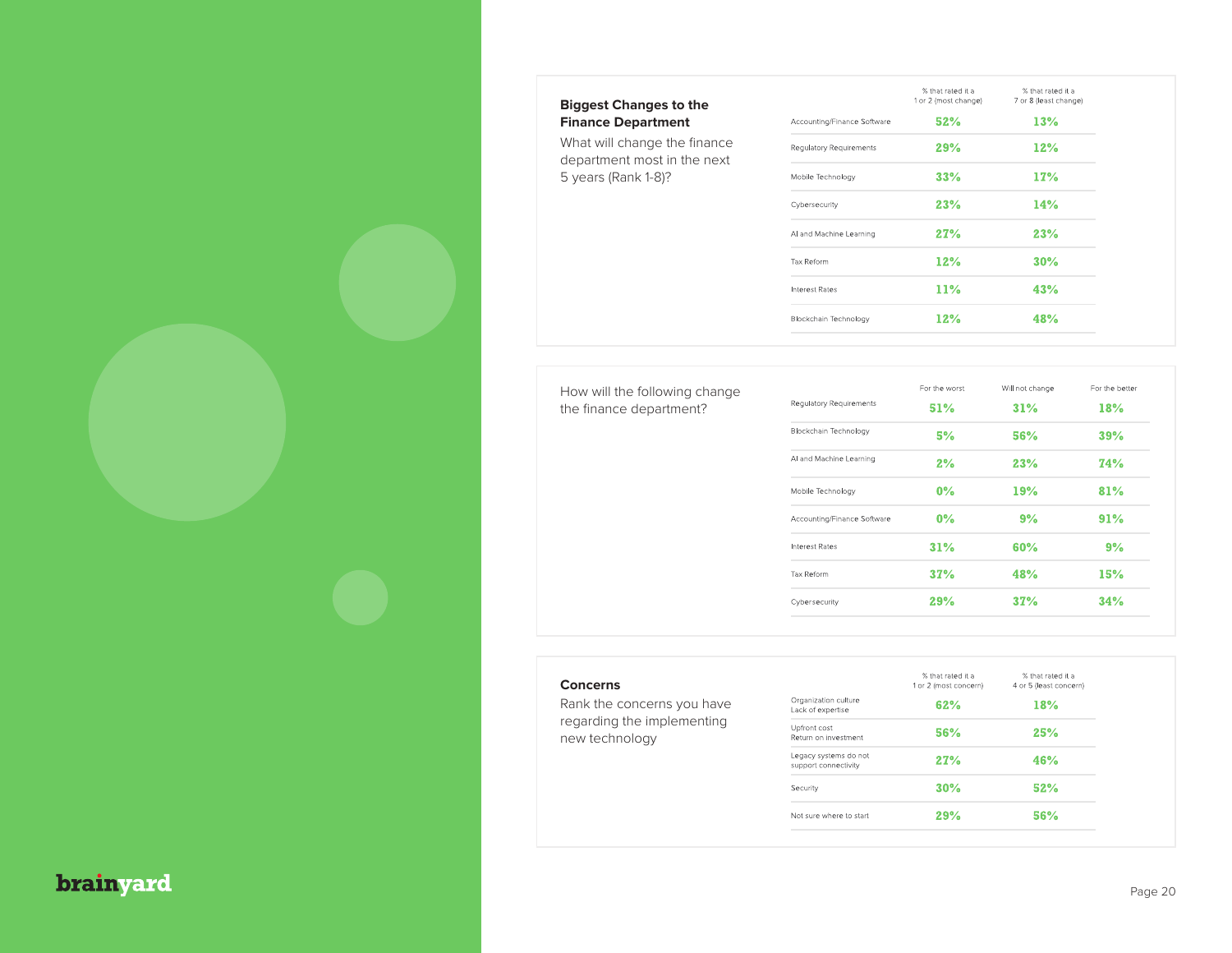